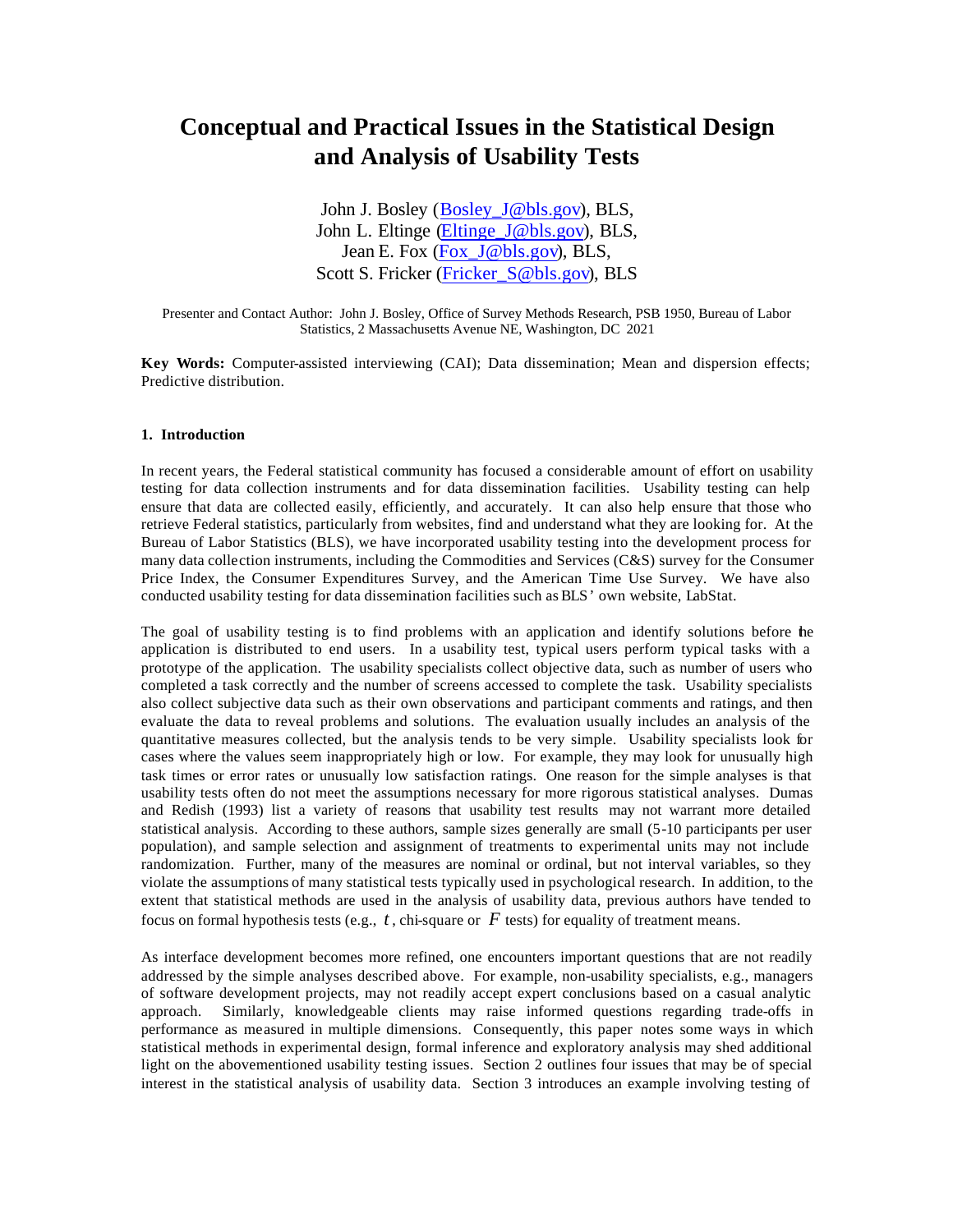alternative approaches to a topical-link function for federal statistics; and presents some related exploratory data analyses. Section 4 suggests some areas for additional work.

### **2. Four Statistical Issues in Usability Testing**

## *2.1. Exploratory Analyses Linked with the Practical Implications of Extreme Outcomes*

In usability testing, the primary practical goal generally is to identify interfaces that may entail unreasonably high risks of unusually high or low values of one or more outcomes  $Y$ . Within this framework, the concepts of "unreasonably high risks" and "unusually high or low values" often are very context dependent. For example, in some applications there may be an expectation that almost all users should be able to complete a task in less than a specified number of minutes, and any interface that did not meet this criterion would be deemed unacceptable. On the other hand, in other applications there may be a greater tolerance for the fact that some users may take a much longer amount of time to complete a task with a given interface, or may not be able to complete the task at all. Also, even within a given context, the terms "unreasonably high risk" and "unusually high or low values" often are not precisely defined *a priori;*  and the relative importance of different outcome measures (e.g., time to completion or reported frustration) are not prespecified. Consequently, agencies may obtain better insights into the usability of an interface through exploratory analysis of the outcome data, rather than through formal hypothesis testing procedures. For these reasons, it may be advisable to structure analyses of usability data in forms that allow relatively direct examination of the full predictive distribution of outcome measures *Y* that are expected to arise with the particular user group(s) of interest.

## *2.2 Dispersion Effects*

In some cases, one may address the issues of Section 2.1 through statistical analysis of mean and dispersion effects. For example, if for each interface  $i$ , the vector of outcomes  $(Y_{i1},...,Y_{i},')'$  follows a normal distribution with mean  $m_i$  and variance-covariance matrix  $\Sigma_i$ , then the prevalence rate of extreme values *Y* depends entirely on the parameters  $m_i$  and  $\Sigma_i$ . Thus, for this case, it is appropriate to focus principal analytic effort on identification of interfaces  $i$  that have exceptionally large means or variances. To date, mean effects have received principal attention in the statistical analysis of usability data, and tend to follow relatively standard approaches to formal hypothesis testing for the equality of means, as covered, e.g., in Johnson and Wichern (1998). However, in some cases different treatments may have relatively similar means, but have marked differences in their variances. For these cases, a treatment that leads to a higher variance may in turn lead to an unacceptably large proportion of users having exceptionally high (or low) outcomes  $Y$ . In such cases, it is worthwhile to consider detailed modeling of the underlying variances as functions of the treatments and relevant covariates. A large body of literature on variance function modeling has been developed in the literature for biostatistics and engineering statistics (e.g., Carroll and Ruppert, 1988, Chapter 3; Box and Meyer, 1986; and Davidian, 1990), and could be applied to analysis of dispersion effects in usability data.

### *2.3. Nonparametric Comparison of Predictive Distributions*

In cases for which we have relatively large sample sizes and for which the outcome vectors do not follow an approximate normal distribution, it is of interest to carry out a nonparametric comparison of the predictive distributions of the outcomes  $Y$  across different interfaces. For some outcome variables (e.g., user preferences recorded on a five-point Likert scale) this nonparametric comparison is relatively simple. For other outcome variables (e.g., the time or number of "mouse clicks" required to complete a given task) the nonparametric comparisons may be somewhat more complex. One option involves display of prediction intervals for new observations *Y* , or associated tolerance intervals. Another option involves display of side-by-side quantile plots or boxplots of observations *Y* .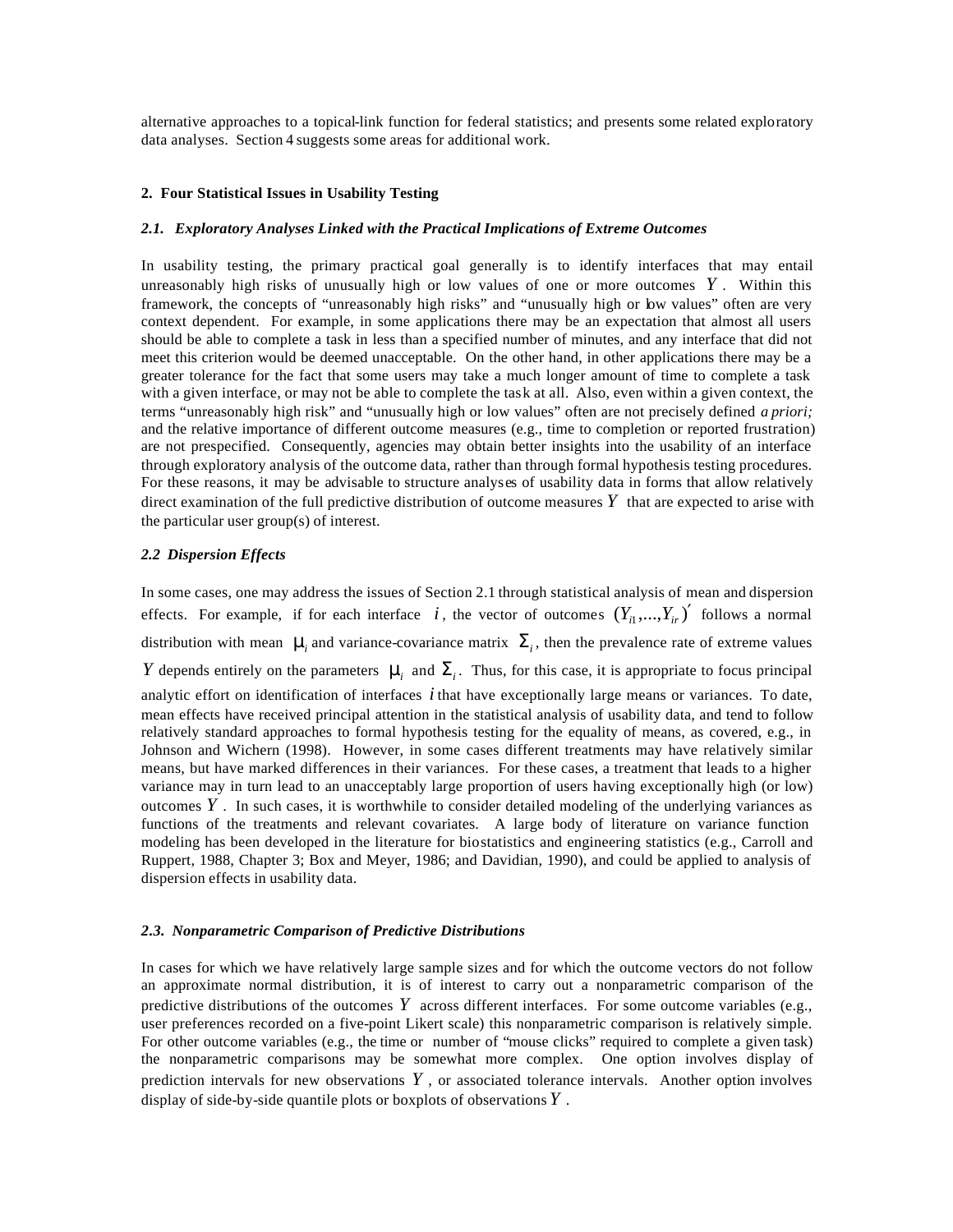## *2.4 Distinctions Among User Subpopulations*

In principle, a given interface may be used by members of different subpopulations defined by differences in such characteristics as levels of formal training, experience, self-perceived ability to use computers, or motivation. For example, in work with usability testing in computer-aided interviewing, the principal subpopulations of interest may be defined by levels of training and experience within the interviewer corps. In this example, three subpopulations might be field supervisors, experienced interviewers and relatively new interviewers. In the data dissemination context, Marchionini and Hert have attempted to define various qualitatively distinct user types, with a view toward designing and providing differently-configured interfaces for each different type. (Hert and Marchionini, 1997; Marchionini, 2000.) In general, these researchers sought to make role-wide distinctions, e.g., "teacher," "student," "economic research professional," "business owner," and so on. They did focus on attempting to define a task-based classification scheme on occasion, but this was not the primary approach. This has two practical implications for statistical work with usability data. First, it is important for the design of the usability study to select persons appropriately from the user subpopulation(s) of interest; and for results to be interpreted accordingly. Second, if the usability study involves more than one subpopulation, then there may be special interest in evaluation of interactions between interface effects and subpopulation effects.

# **3. An Example: Usability Testing of Alternative Approaches to a Topical-Link Search Function for Federal Statistics**

One commonly-used technique to enable users to find information on a large, information-rich website is to create a content index to the site and then use that index as a list of hypertext links that will take the user to the topic that the link label describes. The cross-agency "portal" site, Fedstats (http://www.fedstats.gov) is one of several major federal statistical websites for data dissemination that uses a topical index to support searches. This site contains links to data that reside at more than 100 different U.S. federal statistical agencies with a wide range of missions. The Fedstats home page presents a variety of structured search functions as alternatives to the search engine. Among these is a "Topics A-Z" index list of hyperlinks, along with a search by agency and a search by geography ("Mapstats").

Prior usability tests (Marchionini and Hert, 1997) of the Fedstats interface had raised concerns about the effectiveness of the "Topics A-Z" index for certain tasks and for certain types of users. To address these concerns, Ceaparu and Shneiderman (2003) conducted three empirical studies of alternate organizational schemes for FedStats "Topics A-Z." After each test, the FedStats site was modified to incorporate the results. Each study had 15 participants, all of them graduate students from a wide variety of disciplines. The gender composition of the three samples was reasonably equivalent. In each test, all partic ipants performed three "scripted" search tasks ("scenarios") per version. These three tasks were always presented in the same order. The first scenario required construction of an answer to a complex question involving urban development in formerly rural areas. The second scenario had a much more specific goal--locating data about sales trends for organic products in a metropolitan area. The third scenario asks the participant to find data that would allow comparison of two U.S. cities for "livability" by user-defined criteria. Of the three, the last appears to be the least well-defined or structured, with the second the most clearly-defined task and the first somewhere between them.

Ceaparu and Shneiderman (2003) recorded task completion, the total elapsed time for a given task, an overall measure of reported user frustration (on a scale of 1-10), and seven measures of specific types of user frustration (each also measured on a scale of 1-10). For the current paper, we have carried out additional analyses of these data; some relatively simple results are displayed in Figures 1 through 7. More detailed analyses will be reported in a longer version of this paper. Figure 1 presents boxplots of the "Overall Frustration" scores for subjects who received treatment 1, with separate plots for each scenario. For a given scenario, the top and bottom of the grey box represent the seventy-fifth and twenty-fifth percentiles of the observed values; the middle line represents the median; and the solid dot represents the mean. In addition, the upper and lower "whiskers" represent the extreme upper and lower values of the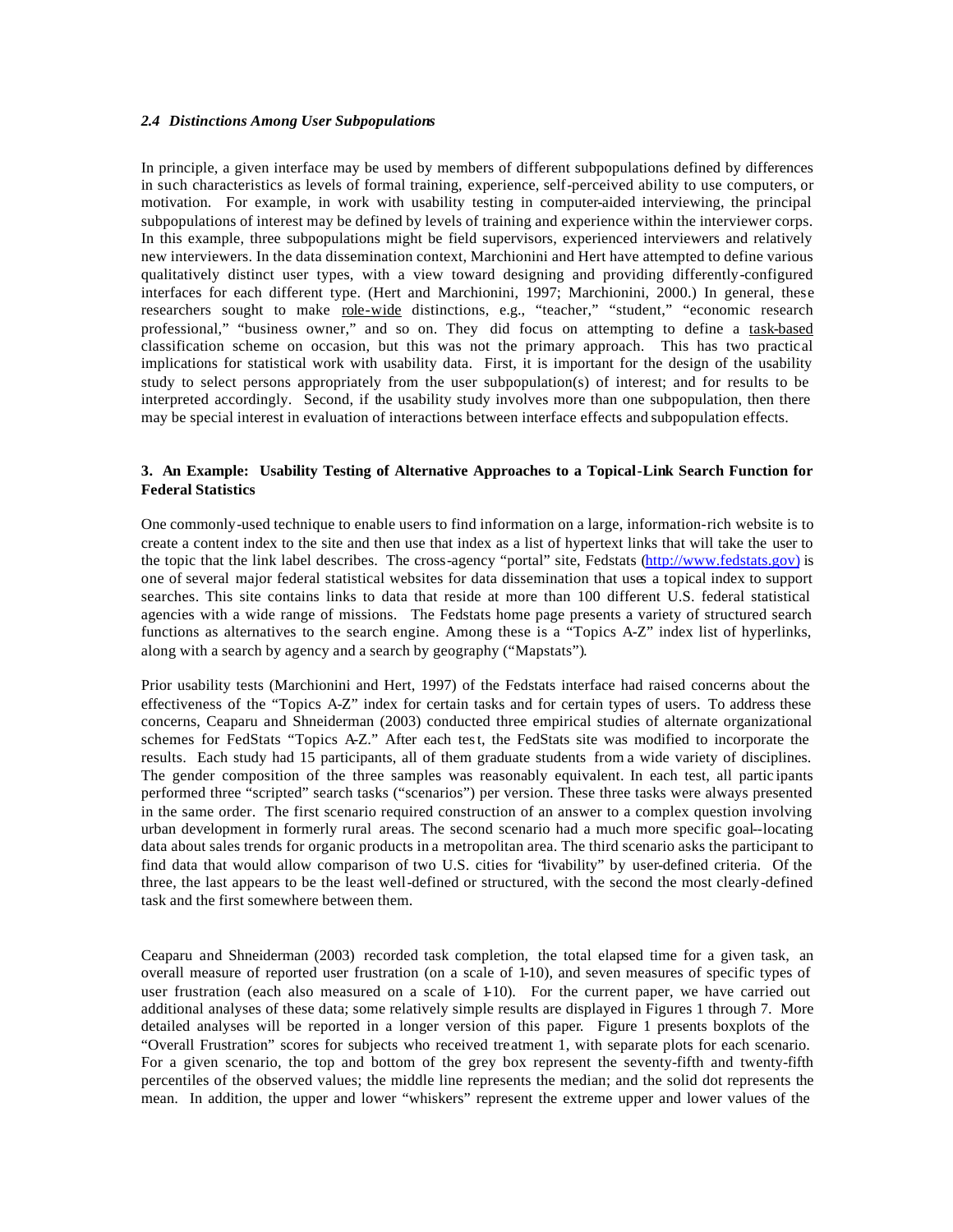observed scores. Figures 2 and 3 present related boxplots for treatments 2 and 3, respectively. Comparisons of Figures 1 through 3 indicate that the degree of variability in the "overall frustration" scores (as reflected in the interquartile range, equal to the difference between the seventy-fifth and twentyfifth percentiles) varies considerably across scenarios and across treatments. For example, the interquartile range for Scenario 3 is substantially larger for Treatment 2 than it is for Treatments 1 or 3. In other analyses, not reported in detail here, we observed similar (and in some cases, more pronounced) patterns of heterogeneity of variance in task completion time and other scores. Figures 4 through 6 present a corresponding set of boxplots for the "Confusing Search" component of the frustration score. These plots again display some indication of heterogeneity of variance (e.g., for Scenario 1 in Treatments 1 and 2). In addition, note that for Treatment 3, the distribution of the "Confusing Search" scores was also influenced by a "floor effect" since most of the scores were relatively close to zero.

Finally, Figure 7 presents a scatterplot of frustration scores against completion times, with different plotting symbols used for each treatment. The frustration scores and completion times are "jittered" in this plot to avoid problems with overstrikes. The plot indicates a moderate degree of positive association between the (subjective) frustration scores and the (objective) completion times; a related simple linear regression of frustration score on completion time had an  $R^2$  value equal to 0.115. Subjects corresponding to points in the upper left and lower right corners of the scatterplot may be of special interest for follow-up analyses. For example, subjects in the upper left corner completed the assigned task relatively quickly, but nonetheless reported relatively high levels of frustration. It would be of interest (but beyond the scope of the current work) to explore the extent to which these phenomena may be associated with subpopulation membership (which in turn may be linked with expectations regarding comp letion time); or associated with specific components of the frustration score that are relatively independent of completion time.

## **4. Discussion**

This paper has noted some areas in which statistical analysis methods may offer some insights into usability data. A more detailed examination of this area would need to consider several additional topics, e.g., sample size selection and power analysis; nonresponse; measurement error; Hawthorne and other intervention effects; and use of formal factorial or fractional factorial experimental designs to identify important factors in mean and dispersion effect models, and to construct correspondingly improved interfaces. In considering these issues, it would be important to identify specific cases in which the costs of increased sample sizes, complexity of study design, and analytic burden can reasonably be justified by the resulting additional insights into human-computer interaction that would not have been obtained through simpler approaches. (See also, for example, Nielsen, 1993).

### **Acknowledgements**

The authors wish to thank Ms. Irina Ceaparu and Prof. Ben Shneiderman of the University of Maryland's Human-Computer Interaction Laboratory for kindly permitting use of their data in this paper. We also thank Dr. Cornell Juliano of the Xerox Corporation for a conversation that helped motivate writing this paper, and for obtaining corporate permission to use some of his data in our work.

### **References**

Box, G.E.P. and Meyer, R.D. (1986). Dispersion Effects from Fractional Designs *Technometrics*, 28, 19- 27.

Carroll, R.J. and Ruppert, D. (1988). *Transformation and Weighting in Regression.* New York: Chapman and Hall.

Ceaparu, I., and Shneiderman.B. (2003). Finding Government Statistical Data on the Web: Three Empirical Studies of the FedStats Topics Page. University of Maryland HCIL Report HCIL 2003-31, May 28, 2003. Online: ftp://ftp.cs.umd.edu/pub/hcil/Reports-Abstracts-Bibliography/2003-31html/2003-31.htm,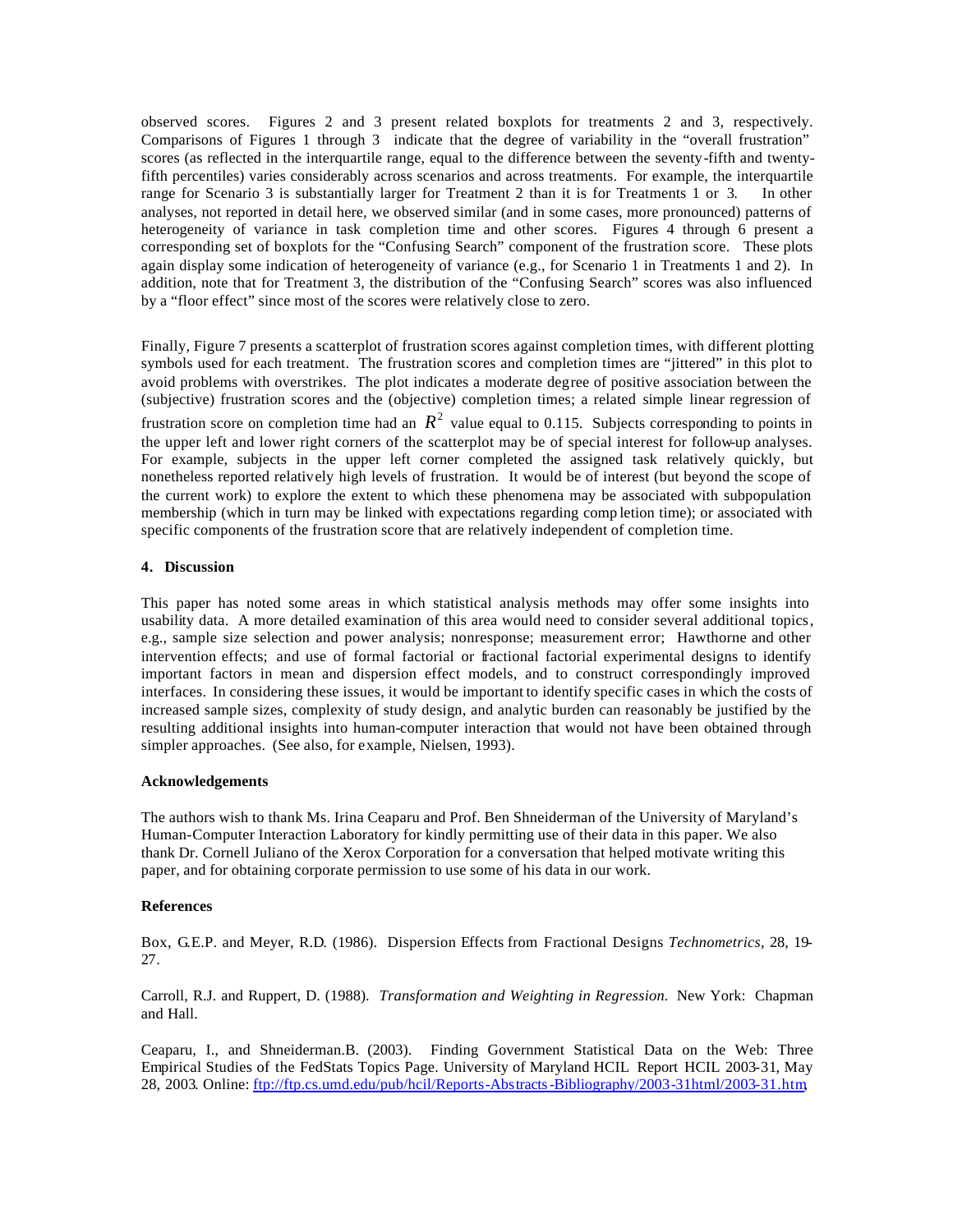

**Figure 1: Distribution of Overall Frustration Figure 2: Distribution of Overall Frustration**



**Figure 3: Distribution of Overall Frustration Figure 4: Distribution of "Confusing Search"** 



**Ratings by Scenario for Treatment 1 Ratings by Scenario for Treatment 2**



**Ratings by Scenario for Treatment 3 Ratings by Scenario for Treatment 1**



**Figure 5: Distribution of "Confusing Search" Figure 6: Distribution of "Confusing Search"**



**Ratings by Scenario for Treatment 2 Ratings by Scenario for Treatment 3**